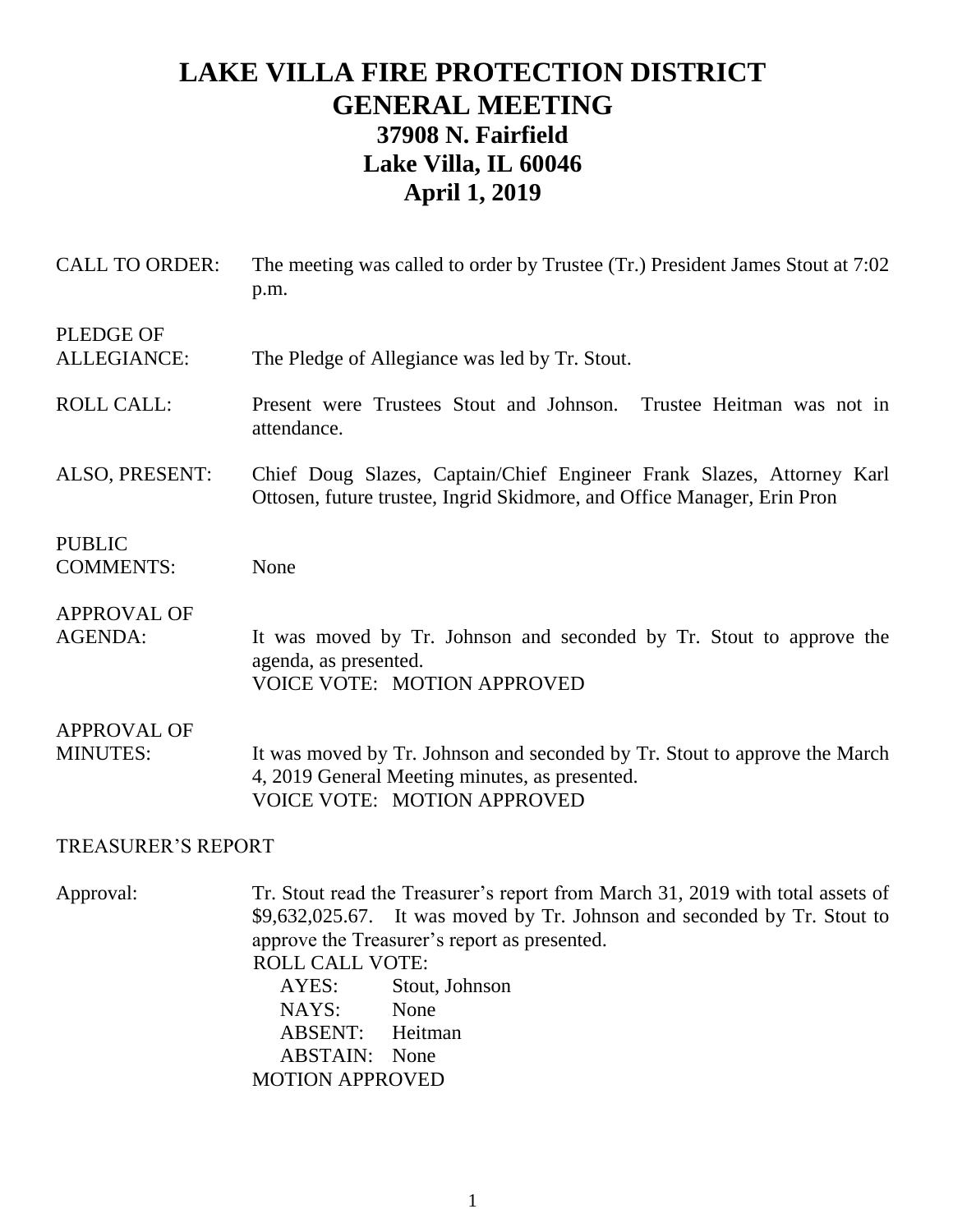Investments/

Accounts: Tr. Stout reviewed the District's investments. It was moved by Tr. Johnson and seconded by Tr. Stout to accept the District's Investment Report as presented. ROLL CALL VOTE: AYES: Stout, Johnson NAYS: None ABSENT: Heitman ABSTAIN: None MOTION APPROVED Payment of Bills: It was moved by Tr. Stout and seconded by Tr. Johnson to approve the April 2019 bills to be paid in the amount of \$654,002.74. ROLL CALL VOTE: AYES: Stout, Johnson NAYS: None ABSENT: Heitman ABSTAIN: None MOTION APPROVED OLD BUSINESS Station 2 Renovation: Tr. Stout informed the Board about the latest Construction Meeting and the current status of the renovation. It was moved by Tr. Johnson and seconded by Tr. Stout to direct staff to put on the agenda next month to declare the generator at Station 2 as surplus. VOICE VOTE: MOTION APPROVED 2019/2020 Budget: The Board was advised of the 2019/2020 Budget progress. A Special Meeting was held on Monday, March 25, 2019 at Station 3. It was moved by Tr. Johnson and seconded by Tr. Stout to direct staff to approve the Levy Edit Report as presented. ROLL CALL VOTE: AYES: Stout, Johnson

NAYS: None ABSENT: Heitman ABSTAIN: None MOTION APPROVED

| <b>Battalion Chief</b> |                                                                         |
|------------------------|-------------------------------------------------------------------------|
| Testing and Hiring     |                                                                         |
| Process:               | Chief Slazes informed the Board of the applications that were received. |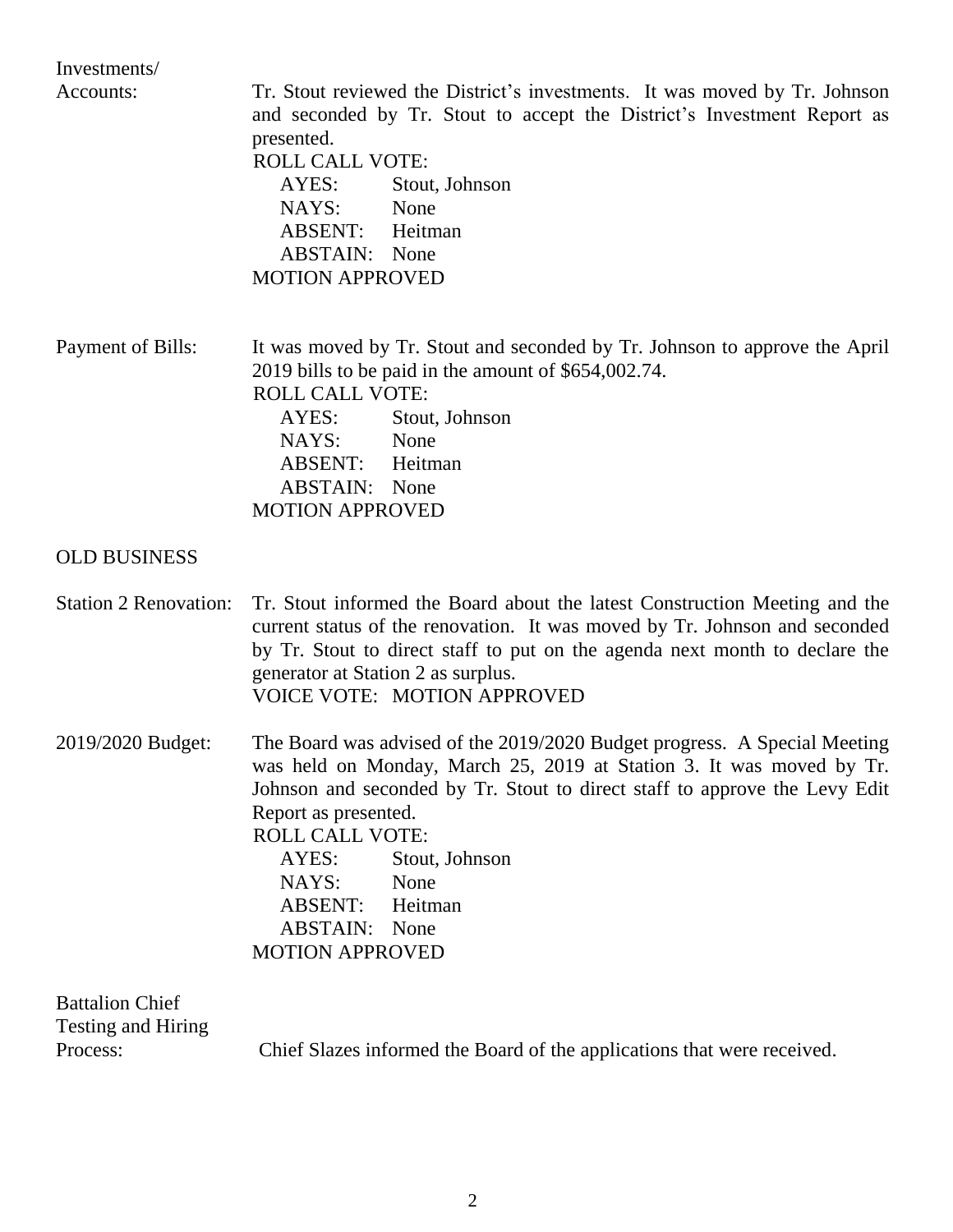## NEW BUSINESS

| Corkill Insurance           |                                                                                                                                                                                                                                                                                                                                                                              |
|-----------------------------|------------------------------------------------------------------------------------------------------------------------------------------------------------------------------------------------------------------------------------------------------------------------------------------------------------------------------------------------------------------------------|
| Renewal:                    | It was moved by Tr. Johnson and seconded by Tr. Stout to approve the<br>$5/1/2019 - 5/1/2020$ Insurance from Corkill Insurance Agency in the amount<br>of \$52,568, along with the additional rider, not to exceed \$1000.<br><b>ROLL CALL VOTE:</b><br>AYES:<br>Stout, Johnson<br>NAYS:<br>None<br><b>ABSENT:</b> Heitman<br><b>ABSTAIN:</b> None<br><b>MOTION APPROVED</b> |
| 2018/2019 Audit:            | It was moved by Tr. Johnson and seconded by Tr. Stout to approve the audit<br>engagement letter with Dam, Snell, and Taveirne, Ltd. for \$12,795.<br><b>ROLL CALL VOTE:</b><br>AYES:<br>Stout, Johnson<br>NAYS:<br>None<br>ABSENT:<br>Heitman<br><b>ABSTAIN:</b> None<br><b>MOTION APPROVED</b>                                                                              |
| <b>Trane Contract</b>       |                                                                                                                                                                                                                                                                                                                                                                              |
| Renewal:                    | It was moved by Tr. Johnson and seconded by Tr. Stout to approve the<br>Service Contract from Trane to be extended through 2/28/2020 for the amount<br>of \$2,063.00.<br><b>ROLL CALL VOTE:</b><br>Stout, Johnson<br>AYES:<br>NAYS:<br>None<br>ABSENT:<br>Heitman<br><b>ABSTAIN:</b> None<br><b>MOTION APPROVED</b>                                                          |
| REPORTS FROM ADMINISTRATION |                                                                                                                                                                                                                                                                                                                                                                              |
| Chief's Report:             | Chief Doug Slazes stated that the Firefighter/Paramedics had 262 total calls                                                                                                                                                                                                                                                                                                 |

for the month of March with 20 mutual aid calls.

Chief Slazes let the Board know of other activities, meetings, and events the Department has attended.